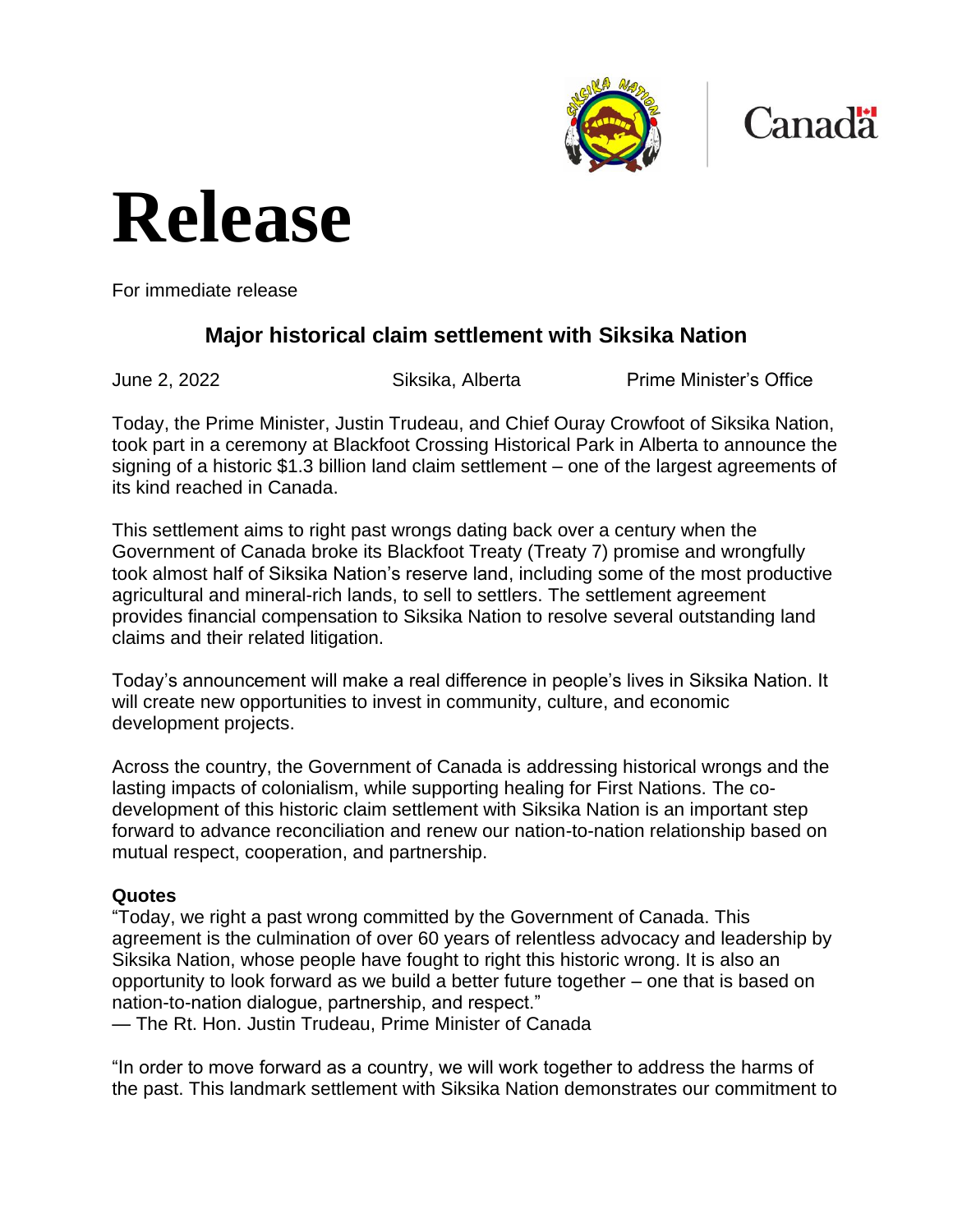address injustices and build a renewed relationship. Today's celebrations mark a turning point in our relationship with Siksika Nation, as we continue to move forward to strengthen our relationship and support Siksika's vision of a better future for their people."

— The Hon. Marc Miller, Minister of Crown-Indigenous Relations

"Settling this case, which dates back to 1910, is long overdue for the People of Siksika Nation. I want to make that clear: Canada is not giving \$1.3 billion to Siksika. Canada is righting a wrong committed over a century ago when Canada illegally took 115,000 acres of lands provided to Siksika along with other illegal acts. Now that this case has been settled, the compensation from the settlement can assist Siksika to develop true financial sovereignty and provide more opportunities for our People. This case was filed in 1960 under Chief Clarence McHugh and many leaderships and technicians have worked tirelessly over several decades to see this day come to fruition. I want to take the time to share my gratitude for the leaders that came before us and other ancestors who help build the foundation we stand upon today."

— Chief Ouray Crowfoot, Siksika Nation

#### **Quick Facts**

- Blackfoot Treaty Flats, the location of today's signing ceremony, is where Treaty 7 was signed in 1877 between the Government of Canada and five First Nations, including the Siksika Nation.
- The 1910 Surrender Claim concerns 115,000 acres of Siksika's Reserve and certain mineral rights taken by Canada.
- The settlement today also addresses longstanding claims related to the Bow River Irrigation District, the Canadian Pacific Railway Claim, and other landbased historical grievances.
- Under the settlement, Siksika can acquire over time up to 115,000 acres of land for addition to their reserve land base on a willing-seller/willing-buyer basis.
- There are a number of steps to be completed before land is given reserve status, including consultations with municipalities and other Indigenous groups.
- The land claim was first filed by Siksika Nation in court in 1960.
	- $\circ$  In 2008, exploratory talks began between Siksika Nation and Canada to resolve these matters outside of the courts.
	- $\circ$  In November 2021, negotiators for the parties initialed a settlement agreement.
	- $\circ$  In December 2021, Siksika Nation members approved the settlement in a community vote. Over 77 per cent of eligible voters who voted were in favour of the settlement.
	- o In April 2022, Siksika Nation and Canada signed the settlement.
- To date, Canada has settled over 590 specific claims through negotiated settlements with First Nations across the country. This includes over 180 claims settled through negotiations since 2016.

#### **Associated Links**

• [Siksika Nation](https://siksikanation.com/)

## Canadä